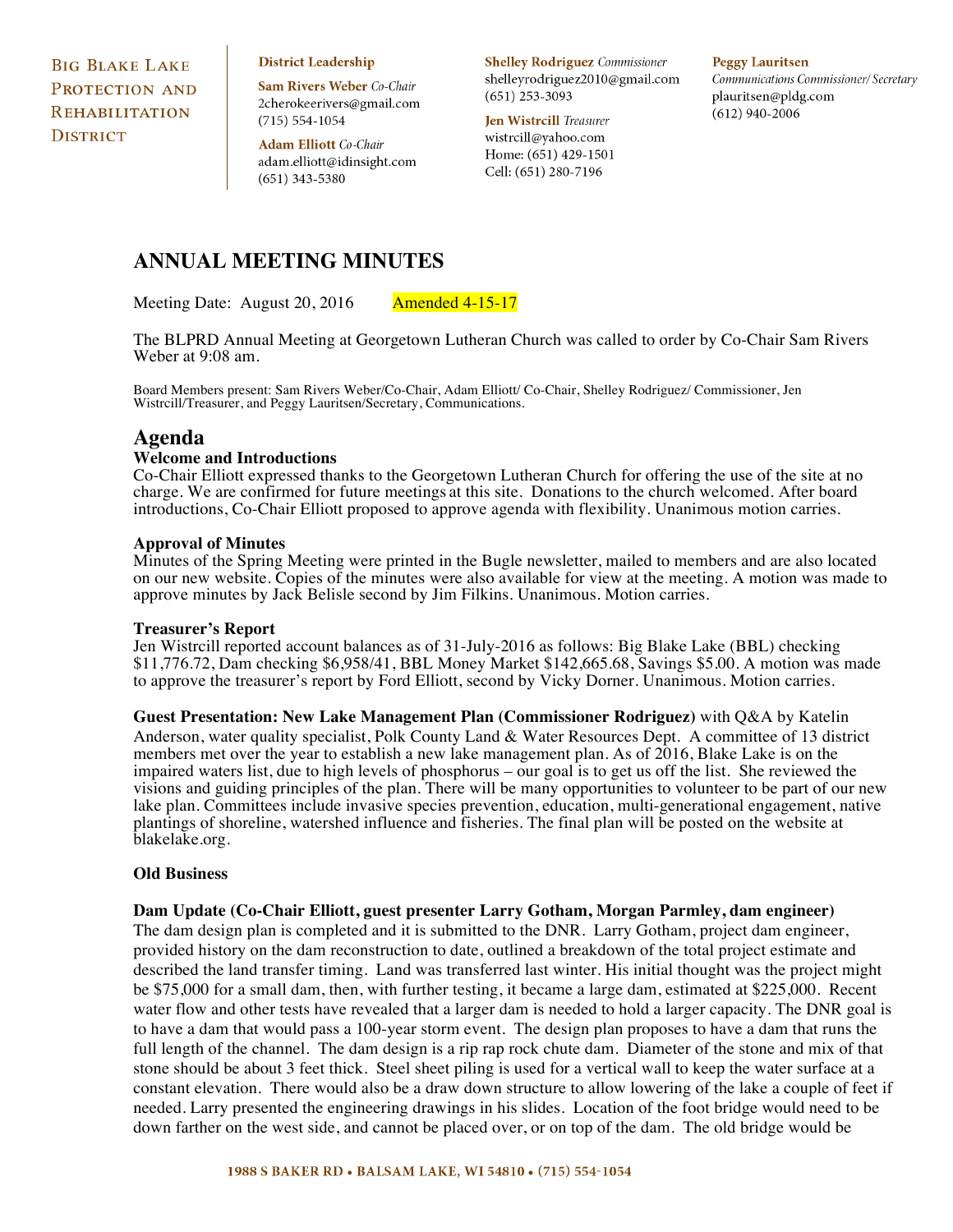salvaged. If submitted with the dam, it is likely the dam would include the bridge permit in the dam permit. If done separately then we would need to submit a separate request for the bridge. The plan for the larger dam will require more land than originally acquired. The land survey is done, verbal agreement from landowners obtained. Next steps are to get this additional deeded land legal. He reviewed costs and new budget for the enlarged project scope and size. Completion of the dam would be the middle of May 2017, earliest due to road restrictions. If the DNR does not approve our design plan, and a new type of dam is requested, the cost could be even higher. A motion was made by Jim Filkins to increase the \$175,000 loan fund approval to \$250,000 for the board to obtain loan funds for the dam project, motion seconded by Tom Borden. Motion approved.

# **2) Buoy placements, slow-no-wake zone (Co-Chairs Weber and Elliott)**

Options reviewed. Options are remove buoys or keep buoys with options for new placements (A, B or C in slides). Discussion ensued regarding why they were placed and what they were for. Motion made by John Walter, seconded by Bruce Peterson. Vote 45 to 29 – buoys removed.

# **Committee Reports**

1) AIS / Clean Boats Clean Waters (Commissioner Lauritsen). We had a 23% increase in volunteers who attended our seasonal kickoff at the landing on June 11. More kids joined as volunteers this year! Our district participated in the DNR Landing Blitz in July and June Drain Campaign. We are 58% complete on the hours at the landing for boat inspections and AIS education. We have 63 hours to go to complete our season.

2) APM Harvey Report (APM Coordinator Jim Maxwell). Maxwell reported activity, expenses and increase of weed harvesting this season. He shared thoughts on why there are more loads, possibly low snow cover on lake ice, lower water level from dam and more large boat motors active on the lake. This year we harvested 158 loads of curly leaf and 33 loads of coontail for a total of 191 loads harvested YTD compared to 171 loads YTD in 2015, 36 loads in 2014 and 21 loads in 2013.

3) EPP/AIS/HL Grants Update (Co-Chair Weber). Weber reported that the Education, Prevention, and Planning Grant cycle ends this year (2016). The results of the Sociological Survey of Lake Residents in 2014, the Water Sampling and Citizen Lake Monitoring from 2013-2016, and all of the work that Jeremy and Katelin have done through Polk Co LWRD - including the results of the Core Sample analysis - have been combined to form our new Lake Management Plan, which will provide the foundation for future lake management activities and grant opportunities.

# **New Business**

**1) Healthy Lakes/managing runoff, reducing phosphorus (Commissioner Lauritsen). A** primary goal of this program is to get the phosphorus level reduced on Blake Lake to get off the Impaired Waters List. Our lake is not as healthy as it should be. Lauritsen reviewed 5 practices of the Healthy Lakes Program, Fish Sticks, Native Plantings, Rock Infiltration, Diversion and Rain Gardens. She explained the DNR grant available to cover 75% of costs to implement and the deadline to apply is Feb. 1. Five district members have signed up to have their property be part of the grant application, more welcomed. There will be site visits in September. More information is available at healthylakeswi.com.

**2) WI Lakes Partnership Convention** is April 5-7, 2017, looking for delegates to attend.